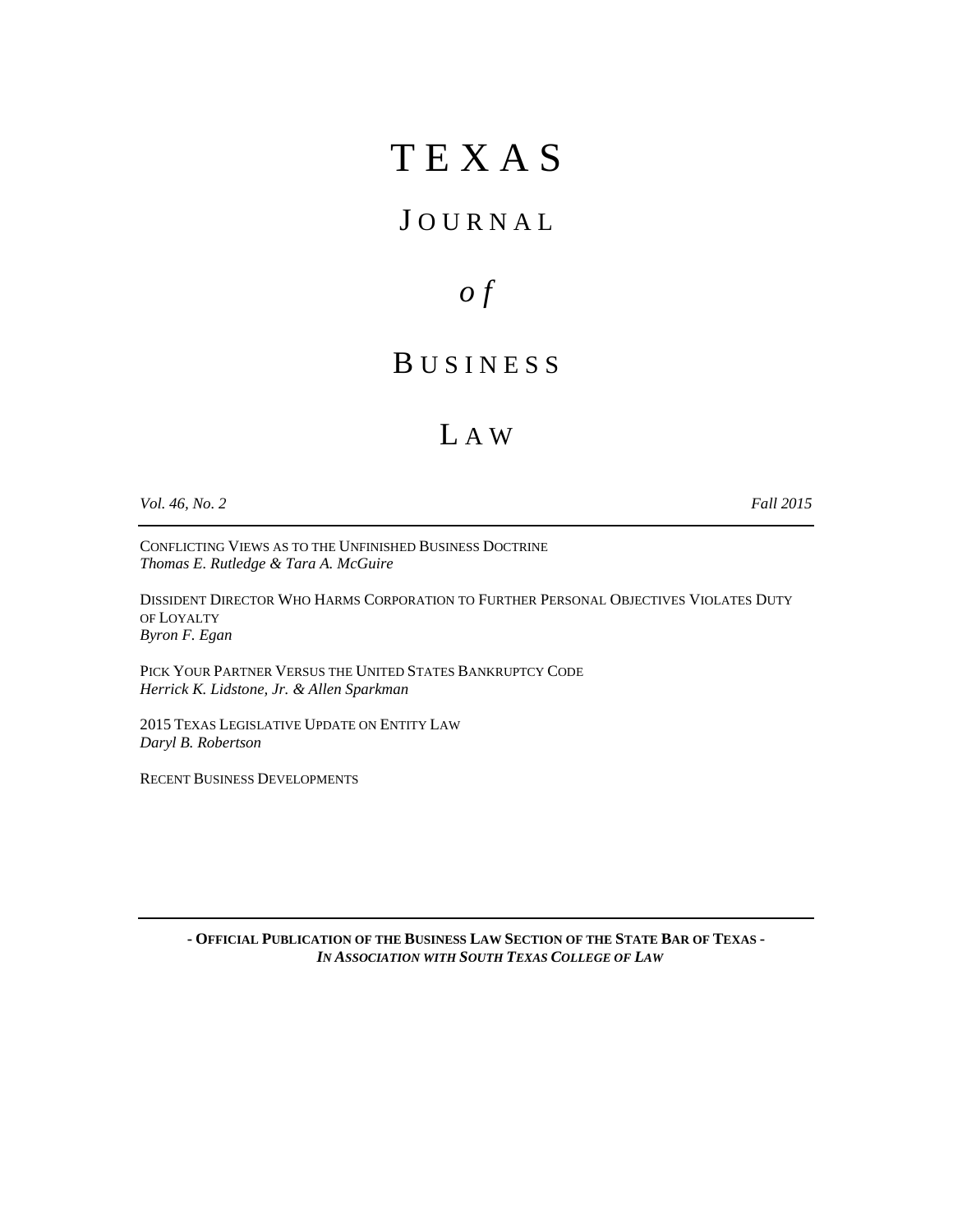### **CONFLICTING VIEWS AS TO THE UNFINISHED BUSINESS DOCTRINE**

#### Thomas E. Rutledge\* Tara A. McGuire\*\*

As the era of failed law firms, both large and small, continues, $<sup>1</sup>$  so does debate as to the</sup> Unfinished Business Doctrine as most famously embodied in *Jewel v. Boxer*.<sup>2</sup> Notwithstanding its general acceptance over the last 30 years, it was recently rejected in New York. Demonstrating that New York was not setting a contrary trend, the Colorado Supreme Court subsequently affirmed the doctrine. This uncertainty as to the doctrine's application mandates that law and other professional firms consider and address the doctrine in their organizational agreements. Failure to do so only increases the likelihood of disputes, the expense of dispute resolution, and perhaps surprise as to the ultimate determination as to whether and how it should apply to a particular firm.

 $\overline{a}$ 

 $2^{2}$  156 Cal.App.3d 171 (Cal. Ct. App. 1984).

Copyright © 2015 by the Authors. All rights reserved.

<sup>\*</sup> Thomas E. Rutledge is a member of Stoll Keenon Ogden PLLC resident in the Louisville, Kentucky office. A frequent speaker and writer on business organization law, he has published in journals including THE BUSINESS LAWYER, the DELAWARE JOURNAL OF CORPORATE LAW, the AMERICAN BUSINESS LAW JOURNAL and the JOURNAL OF TAXATION, and is an elected member of the American Law Institute.

<sup>\*\*</sup> Tara A. McGuire is an associate at Stoll Keenon Ogden PLLC; J.D., University of Louisville School of Law (Spring, 2015).

<sup>1</sup> *See, e.g.*, Mudge Rose Guthrie Alexander & Ferdon v. Pickett, 11 F. Supp. 2d 449, 450 (S.D.N.Y. 1998) (factual discussion of Mudge Rose Guthrie Alexander & Ferdon firm dissolution in 1995); LaBrum & Doak, LLP v. Bechtle, 222 B.R. 749, 752 (Bankr. E.D. Pa. 1998) (factual discussion of LaBrum & Doak, LLP's dissolution in 1997); *see also* HERRICK K. LIDSTONE, JR., ISSUES IN PARTNER MIGRATION AND LAW FIRM DISSOLUTION 1–3, http://www.cobar.org/repository/Inside\_Bar/Tax/migratory%20partners-law%20firm%20dissolution(1).pdf (reporting that Dickson, Carlson & Campillo dissolved in 1998; Altheimer & Gray dissolved in 2003; Adorno & Yoss LLP dissolved in 2011); Erin Fuchs, *The Eight Most Crushing Law Firm Implosions in the Nation's History*, BUSINESS INSIDER (Jun. 24, 2012, 11:30 AM), http://www.businessinsider.com/the-eight-most-spectacular-law-firm-collapsesin-history-2012-6 (reporting that Finley Kumble Wagner Heine Underberg Manley Myerson & Casey dissolved in 1988; Broback, Phleger & Harrison, LLP dissolved in 2003; Coudert Brothers LLP dissolved in 2005; Heller Ehrmann dissolved in 2008; Thelen LLP dissolved in 2008; Howrey LLP dissolved in 2011; Dreier LLP dissolved in 2009; Dewey Leboeuf dissolved in 2012); David Lat, *A Closer Look at the Morgan-Bingham Deal*, ABOVE THE LAW (Nov. 18, 2014, 1:02PM), http://abovethelaw.com/2014/11/a-closer-look-at-the-morgan-bingham-deal/ (reporting Morgan Lewis acquisition of Bingham McCutchen in 2014); Don Knox, *Breaking: Issacson Rosenbaum Will Close at Month's End*, LAW WEEK COLO. (Jun. 11, 2011), http://www.lawweekonline.com/2011/06/breaking-isaacson-rosenbaum-willclose-at-months-end (reporting that Isaacson Rosenbaum dissolved in 2011); Gus Lubin, *10 Huge Law Firm Collapses of the Decade*, BUSINESS INSIDER (Dec. 8, 2009, 7:30 AM), http://www.businessinsider.com/decades-biggest-lawfirm-collapses-2009-12?op=1 (reporting that Thacher Proffitt & Wood LLP dissolved in 2008; Wolf Block Schorr & Solis-Cohen LLP dissolved in 2009; Jenkins & Gilchrist dissolved in 2007); Richard Piersol, *Harding & Shultz Law Firm is Dissolving*, JOURNAL STAR (Mar. 12, 2015, 11:00 PM), http://journalstar.com/business/local/harding-shultzlaw-firm-is-dissolving/article\_b5f1e841-1d7e-5ac0-bf51-9285a6147c02.html (reporting Harding & Shultz is dissolving), John Disney, *Morris Schneider Wittstadt Files for Bankruptcy*, DAILY REPORT (July 6, 2015), http://www.dailyreportonline.com/id=1202731432082/Morris-Schneider-Wittstadt-Files-for-Bankruptcy, Patrick George*, Clark, Thomas & Winters, Austin's Oldest Law Firm, Closes*, AUSTIN AM.-STATESMAN (Apr. 11, 2011), http://www.statesman.com/ news/news/local/clark-thomas-winters-austins-oldest-law-firm-close/nRY7w/ (reporting that Clark, Thomas & Winters is dissolving).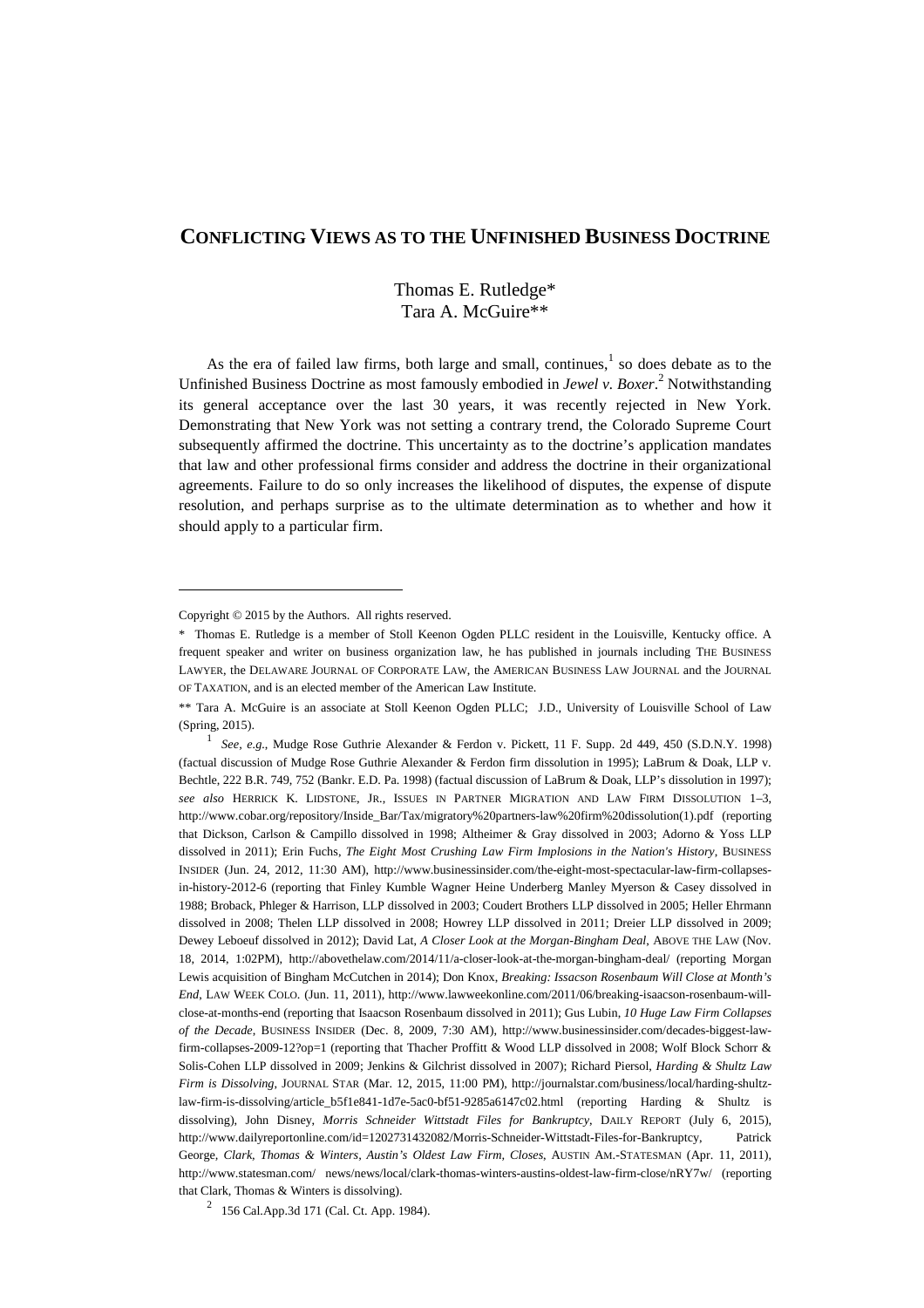#### *JEWEL V. BOXER* **AND ITS PROGENY**

The Unfinished Business Doctrine is exemplified by the decision rendered in *Jewel v. Boxer*, wherein the court considered the treatment of a contingency fee earned by one of two successor firms on a case that had been initiated with the predecessor firm.<sup>3</sup> Rejecting a formulaic division devised by the trial court, the court of appeals focused upon the language of the controlling partnership law—the attorneys had no written partnership agreement addressing the division of fees upon dissolution of the firm. Focusing upon the applicable partnership law, the court found that, (a) after dissolution, a firm continues for the purpose of completing partnership business,<sup>4</sup> and (b) no partner is entitled to additional compensation (*i.e.* compensation beyond the agreed sharing ratio under the original partnership agreement) for completing that partnership unfinished business.<sup>5</sup> Relying upon prior law including *Resnick v*. *Kaplan*, 6 the *Jewel* court held that all income derived from cases pending when the firm dissolved constitute firm assets that will be shared among the partners in accordance with their existing agreement. In rendering this decision the *Jewel* court expressly addressed claims that the rule it espoused interfered with a client's right to select counsel. Initially, it observed that,

[E]ven though the client had the right to the attorneys of its choice, that right was irrelevant to the rights and duties between the former partners with regard to income from unfinished partnership business. . . . [T]he right of a client to the attorney of one's choice and the rights and duties as between partners with respect to income from unfinished business are distinct and do not offend one another.<sup>7</sup>

As for the claim that completing unfinished partnership business on these terms is disadvantageous to the partners performing the work because they would receive "only a portion of the income generated by such work," the court observed "this is all the former partners would have received had the partnership not dissolved."<sup>8</sup> Further, the burden would be shared by all former partners as to all unfinished business, so there is no particular burden imposed on any particular partner or partners to the exclusion of others.

Until recently, most states that have considered the question have followed the rule of

<sup>3</sup> *Id.*, *superseded by statute*, CAL. CORP. CODE § 16401 (West 2014). There are pre-existing cases directing an outcome similar to that in *Jewel v. Boxer*. *See*, *e.g.*, Rosenfeld v. Cohen, 146 Cal.App.3d 200 (Cal.Ct.App. 1983), *overruled on other grounds by* Applied Equip. Corp. v. Litton Saudi Arabia Ltd., 869 P.2d 454 (Cal. 1994); Frates v. Nichols, 167 So.2d 77 (Fla. Dist. Ct. App. 1964).

<sup>&</sup>lt;sup>4</sup> CAL. CORP. CODE § 15030 (repealed 1999) (verbatim adoption of UPA § 30 (1914)).

<sup>&</sup>lt;sup>5</sup> CAL. CORP. CODE § 15018(f) (repealed 1999) (verbatim adoption of UPA § 18(f) (1914)).)

<sup>6</sup> 156 Cal.App.3d at 177 (citing Resnick v. Kaplan, 434 A.2d 582 (Md. Ct. Spec. App. 1980)). *Resnick* involved a dispute between two former partners to a dissolved law firm, one partner arguing that fees collected for work completed during the wind-up period should have been paid to him alone. 434 A.2d at 585. The appellate court upheld the trial court's determination that the collected fees were to be "allocated according to the percentages specified in the [partnership] agreement for the distribution of profits and losses." *Id.* at 587.

<sup>7</sup> *Id.* at 177–78. It should be noted that while it may have been that all of the unfinished business of the Jewel, Boxer and Elkind firm was based upon contingency fee arrangements, that is not stated in the opinion, and the court did not base its determination on the contingency fee basis of the work.

<sup>8</sup> *Id*. at 179.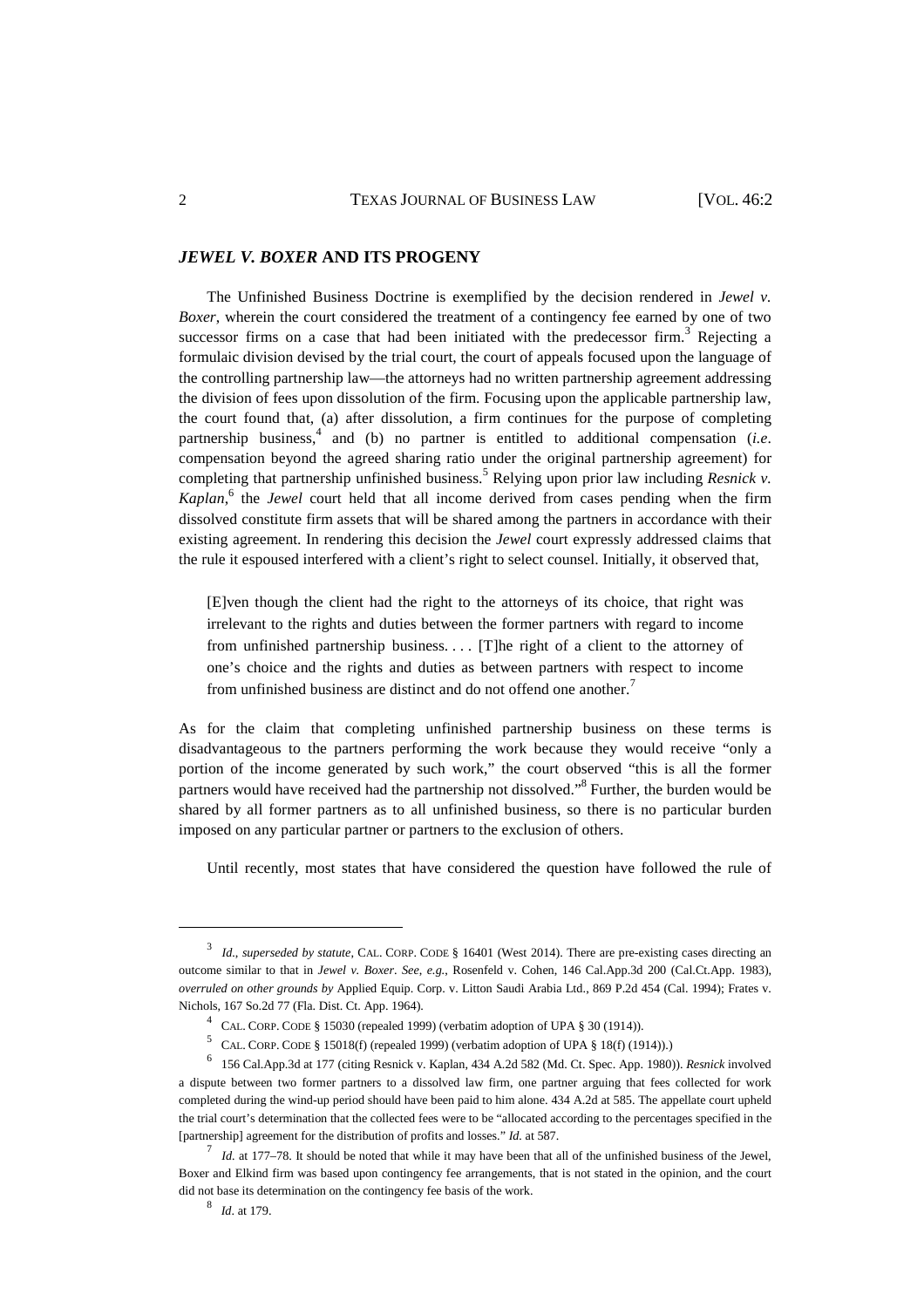*Jewel v. Boxer.* For example, Texas courts have also followed the majority of states by adhering to the explicit terms of the partnership agreement when assessing ownership interests and profit distribution upon dissolution of a law firm. In *Kahn v. Seely*, the court reviewed appeals by two former law partners objecting to the trial court's 60/40 division of the firm's pre-dissolution profits and an award of post-dissolution services compensation in addition to the partnership interest. $10$ 

Seely had unilaterally acted to dissolve the partnership, after which Kahn argued that he was entitled to fifty percent of the firm's profits rather than forty percent, the percentage explicitly granted to him in the partnership agreement.<sup>11</sup> The court relied upon prior Texas case law, including *Dunn v. Summerville*,<sup>12</sup> and the 1914 Texas Uniform Partnership Act,<sup>13</sup> for the basic principle that "partnership profits are shared equally '[u]nless [the partners] otherwise agree  $\dots$ ."<sup>14</sup> The partnership agreement was found to unambiguously grant Kahn a forty percent interest in the profits of the firm, with the agreement further providing that if the partnership terminated for any reason other than death or disability, Kahn would "receive a percentage of the net fees and cases costs and loans equal to the percentage of ownership that he then possesses."<sup>15</sup>

The partnership agreement was not as explicit as to whether a partner would be entitled to compensation for post-dissolution services either in addition to or instead of the partner's share in the partnership profits, and the appellate court was required to fill the gap with the "nocompensation rule" of the Texas Uniform Partnership Act.<sup>16</sup> The Texas "no-compensation rule"<sup>17</sup> provided that "[n]o partner is entitled to remuneration for acting in the partnership business."<sup>18</sup> The appellate court rejected Kahn's argument that law partnerships are exempt from the "no-compensation rule," declining to follow *Cofer v. Hearne*, <sup>19</sup> an earlier Texas case holding to that effect. Instead, this appellate court joined with California's *Jewel v. Boxer* to follow the "majority rule" that every profession, including law partnerships, must be included

<sup>9</sup> *See* Douglas R. Richmond, *Migratory Law Partners and the Glue of Unfinished Business*, 39 N. KY. L. REV. 359, n.120 (2012) (collecting cases). *See also* Christine Hurt, *The Limited Liability Partnership in Bankruptcy*, AMERICAN BUSINESS LAW JOURNAL (2016, forthcoming), BYU Law Research Paper No. 15-04, http://ssrn.com/abstract=2568461 (discussing the interplay of LLP status and partner limited liability versus creditor expectations of claim satisfaction in bankruptcy).

<sup>10</sup> 980 S.W.2d 794 (Tex. App.—San Antonio 1998, pet. denied).

<sup>11</sup> *Id.* at 796-97.

<sup>12</sup> 669 S.W.2d 319 (Tex. 1984).

<sup>&</sup>lt;sup>13</sup> TEX. REV. CIV. STAT. ANN. art. 6132b, § 18 (West 1970) (expired 1999).<br><sup>14</sup> Kelu, 080 S.W. 34 at 707 (evoting Drum, 660 S.W. 34 at 210).

<sup>14</sup> *Kahn*, 980 S.W.2d at 797 (quoting *Dunn*, 669 S.W.2d at 319).

<sup>15</sup> *Id.*

<sup>16</sup> *Id.* at 798.

<sup>17</sup> TEX. BUS. ORG. CODE § 152.203(c) (West 2006) (formerly found in TEX. REV. CIV. STAT. ANN. art. 6132b, §18(1)(f), but modified to provide for reasonable compensation for post-dissolution services).

<sup>&</sup>lt;sup>18</sup> *Id.* ("A partner is not entitled to receive compensation for services performed for a partnership other than reasonable compensation for services rendered in winding up the business of the partnership.") For a recent treatment of the no-compensation rule under the Texas Business Organizations Code, see Johnson v. Graze Out Cattle Co., 2012 Tex. App. LEXIS 5790 (Tex. App.—Amarillo July 18, 2012) (applying the no-compensation rule to characterize a \$30,000 distribution to a former partner from partnership proceeds as a payout of the agreed percentage of partnership profits rather than as additional compensation for performance).

<sup>&</sup>lt;sup>19</sup> 459 S.W.2d 877 (Tex. Civ. App.— Austin 1970, writ ref'd n.r.e.).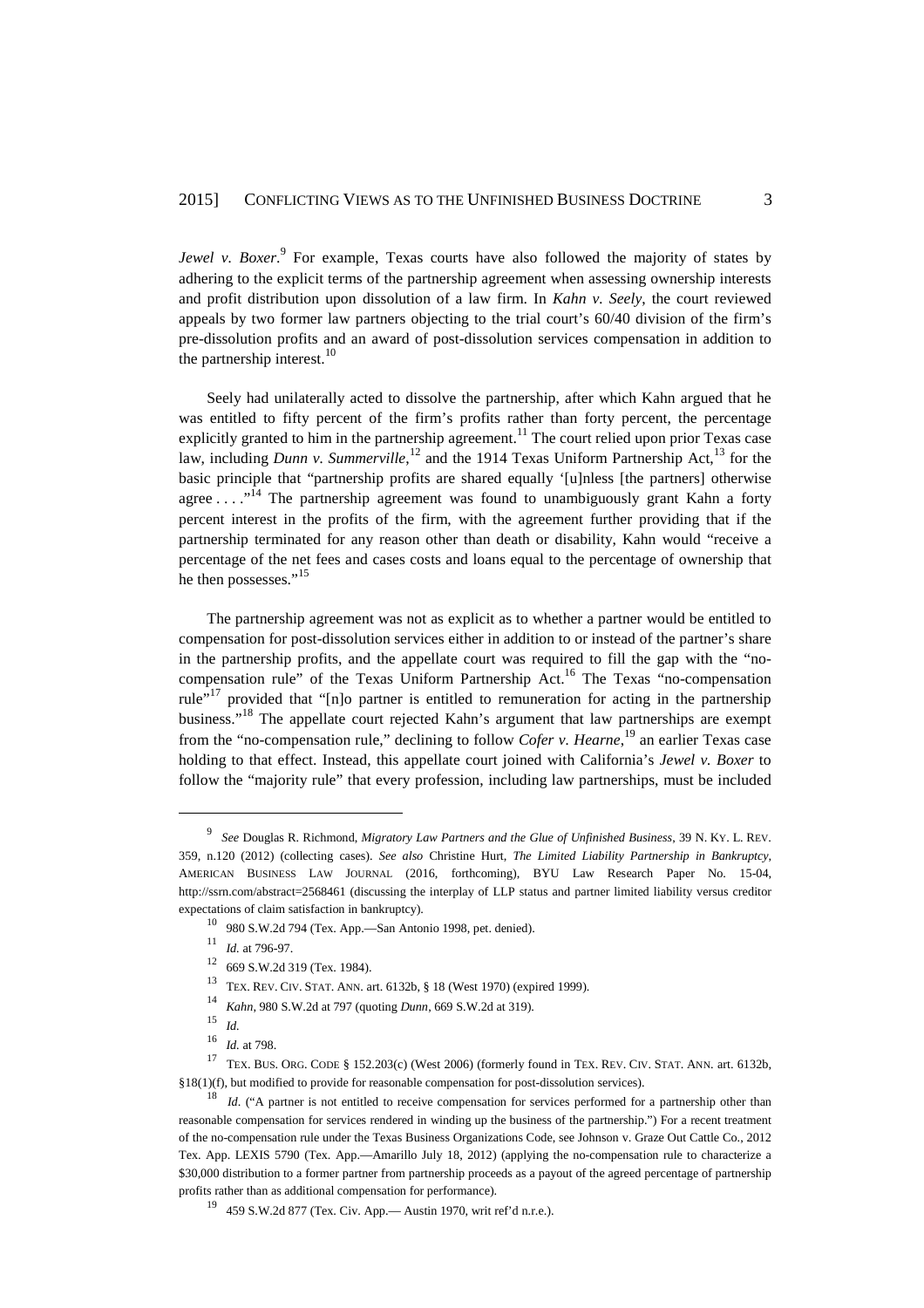in the term "business" for the purposes of state partnership  $law<sup>20</sup>$ . The court ultimately held that when dissolution of a partnership is caused by withdrawal, Texas law "does not permit compensation for post-dissolution services in winding up the partnership's affairs," and reversed the trial court's order for post-dissolution compensation of Seely and Kahn.<sup>21</sup>

While questions of unfinished business often arise as to pending contingency fee cases, most courts that have considered the question, as well as most commentators, have applied the rule to contingency as well as hourly fees matters pending at the time of the firm's dissolution.<sup>22</sup> *Jewel* has as well been applied to firms of professionals other than attorneys<sup>23</sup> and, curiously, applied to firms organized as professional service corporations.<sup>24</sup> In fact, it is fair to describe the *Jewel* rule as the consensus for the next thirty years.<sup>25</sup> That consensus would be challenged and indeed broken in 2014.

#### **THE CONSENSUS FAILS**

Thelen LLP voted to dissolve in 2008 shortly after adopting a new partnership agreement containing a *Jewel* waiver, *i.e.*, an agreement that the firm would have no claim on the

 $\overline{a}$ 

<sup>23</sup> *See* DeBaecke & Guilfoyle, *supra* note 22, at n.3.

<sup>24</sup> *See*, *e.g*., Sullivan, Bodney & Hammond, Prof'l Corp. v. Bodney, 820 P.2d 1248 (Kan. Ct. App. 1991); Fox v. Abrams, 210 Cal. Rptr. 260 (Cal. Ct. App. 2d Dist. 1985); Marr v. Langhoff, 589 A.2d 470 (Md. 1991). This treatment is curious in that corporate law generally does not incorporate an analytic underpinning of *Jewel*, namely the no compensation rule of partnership law. In *Fox* the Court wrote: "it is well-known that the primary purpose of the laws permitting professionals to incorporate was to allow them to take advantage of various tax benefits available to corporate employers and employees." 210 Cal. Rptr. at 265. This discounting of incorporation ignores the fact that it could have been done to avoid implications and consequences of organization as a partnership. *See also* Frank Easterbrook & Daniel R. Fischel, *Close Corporations and Agency Costs*, 38 STAN. L. REV. 271, 298 (1986) ("Proponents of the partnership analogy assume that participants in closely held corporations are knowledgeable enough to incorporate to obtain the benefits of favorable tax treatment or limited liability but ignorant of all other differences between corporate and partnership law.")

<sup>25</sup> *See* Richmond, *supra* note 9. This is not to suggest, however, that the rule of *Jewel v. Boxer* had universal acceptance. *See*, *e.g.*, Mitchell v. Brewer, 2013 NCBC 14, 2013 WL 765372 (N.C. Super. Feb. 26, 2013) (in the context of a law firm LLC declining to follow *Jewel v. Boxer* and instead awarding former firm quantum merit claim against ultimate proceeds of contingency fee case). The *Mitchell* decision relied in part upon the decision rendered in *Lamb v. Wilson*, 92 N.W. 167 (Neb. 1902). The *Lamb* decision was relied upon as well in *Cafer v. Hearne*, 459 S.W.2d 877 (Tex. Civ. App.—Austin 1970, writ ref'd n.r.e). The court in *Kahn v. Seely* declined to follow *Cofer v. Hearne*, instead deciding to adopt the "majority rule." *Kahn,* 980 S.W.2d at 796. The *Kahn* court did not expressly overrule *Cofer*, but in discussing it stated that "*Cofer* is thus contrary to the express terms of the statute [Tex. Rev. Civ. Stat. Ann. art. 6132b, §6(1)] and the majority rule and is 'plainly wrong,' as several courts have noted." The court references *Jewel v. Boxer* as one of the courts noting the error in the *Cofer* decision. *Id.* at 799.

<sup>&</sup>lt;sup>20</sup> *Kahn*, 980 S.W.2d at 799.

<sup>21</sup> *Id.*

<sup>22</sup> *See* Michael D. DeBaecke and Victoria A. Guilfoyle, *Law Firm Dissolutions: When the Music Stops, Does Anyone Need to Account for Any Unfinished Business?*, 14 DEL. L. REV. 41, 47, n.38 (2013); Dev. Specialist, Inc. v. Akin Gump Strauss Hauer & Feld LLP (In re Coudert Bros., LLP), 480 B.R. 145, 163-64 (S.D.N.Y. 2012) (collecting cases); In re Labrum & Doak, 227 B.R. 391, 410 (Bankr. E.D. Pa. 1998) ("[H]ourly-fees derived from work-inprogress pending at the time of dissolution are clearly property [of the firm]."); ROBERT W. HILLMAN, LAW FIRM BREAKUPS: THE LAW AND ETHICS OF GRABBING AND LEAVING § 4.4.3 (1990); ROBERT W. HILLMAN, HILLMAN ON LAWYER MOBILITY: THE LAW AND ETHICS OF PARTNER WITHDRAWALS AND LAW FIRM BREAKUPS § 4.6.1.2. (2nd Ed. 1998 & Supp. 2014 supp.) ("[T]here is no basis under partnership law for treating a matter billed in an hourly basis as something other than the unfinished business of a law partnership.") (italics deleted).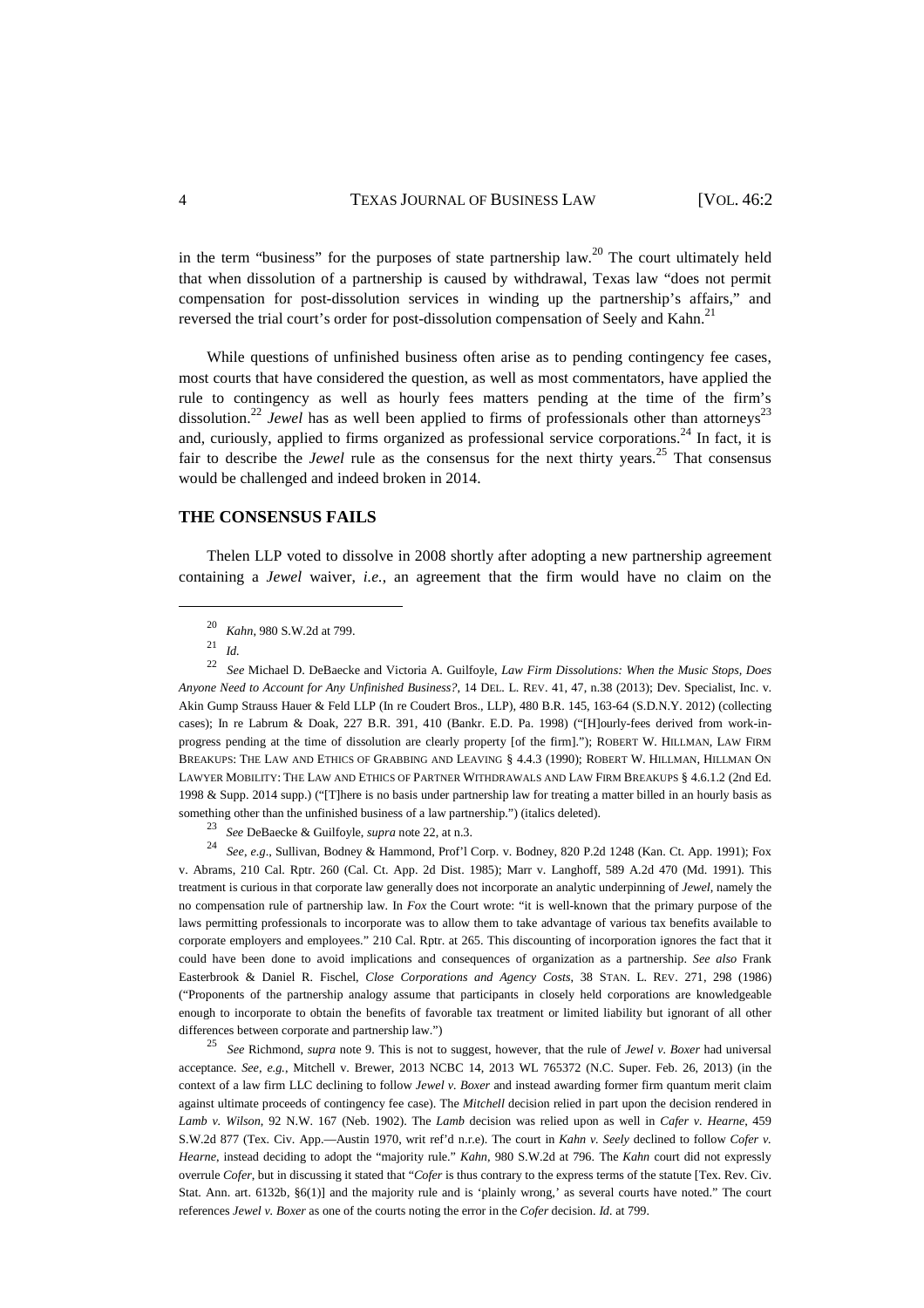proceeds of any cases or matters ongoing at the time of dissolution save collection of then accrued but unpaid fees. Just less than a year later Thelen entered chapter 7 bankruptcy. Thelen's chapter 7 trustee sought to have the *Jewel* waiver set aside as a constructive fraudulent transfer and to collect for the Thelen estate the fees earned on the transferred unfinished business. Seyfarth, one of the firms to which Thelen attorneys had moved, was successful in its argument to the trial court that the Unfinished Business Doctrine does not apply to hourly matters.<sup>26</sup> The story was largely similar at Coudert Brothers LLP. Its partners agreed to dissolve in August 2005, and granted the executive committee the right to waive partnership claims; although not express in this decision, the granted waivers presumably included claims on fees earned after separation and transfer of cases and matters to different firms. Coudert filed for bankruptcy in September 2006. Developmental Specialists, Inc. ("DSI"), as administrator of Coudert's estate, brought suit against firms to which Coudert attorneys moved, seeking the proceeds of the transferred work. The defendants asserted that the *Jewel* doctrine does not apply to hourly (as contrasted with contingent) fee arrangements; the bankruptcy court did not accept that argument. Rather, it held that the *Jewel* doctrine did apply, and that "the Client matters were Coudert assets on the dissolution date. Because they are Coudert assets, the former Coudert partners are obligated to account for any profits they earned while winding the Client Matters up at the Firms."<sup>27</sup>

Seeking resolution of these determinations, the Second Circuit Court of Appeals certified to the New York Court of Appeals the following question:

Under New York law, is a client matter that is billed on an hourly basis the property of a law firm, such that, upon dissolution and in related bankruptcy proceedings, the law firm is entitled to the profit earned on such matters as the 'unfinished business' of the firm $2^{28}$ 

The New York Court of Appeals would hold in the negative, the proceeds of transferred hourly matters are not assets of the prior firm and may not be claimed by the bankruptcy estate in order to satisfy those creditor claims.<sup>29</sup> Not squarely addressing *Jewel's* reliance on UPA §§ 18(f) and 30,<sup>30</sup> the *Thelen* Court focused upon what is "property" of the partnership, holding that as a firm has no enforceable property interest in the matters entrusted to it by clients, there

<sup>&</sup>lt;sup>26</sup> Geron v. Robinson & Cole LLP, 476 B.R. 732, 742-43 (S.D.N.Y. 2012).<br><sup>27</sup> Pous Specialiste Inc. y. Altin Cymra Stronge Union & Fald J.P. 477 B.P.

<sup>27</sup> Dev. Specialists, Inc. v. Akin Gump StraussHauer & Feld LLP, 477 B.R. 318, 326 (S.D.N.Y. 2012).

<sup>28</sup> In re Thelen, 20 N.E.3d 264, 268 (N.Y. 2014).

<sup>&</sup>lt;sup>29</sup> A similar determination that hourly matters are not unfinished business was reached in Heller Ehrman LLP v. Davis, Wright, Tremains, LLP, 527 B.R. 24, 26 (Bankr. N.D. Cal. June 11, 2014). The Unfinished Business Doctrine, as least as to contingency matters, had prior to these decisions been accepted in New York. *See*, *e.g*., Shandell v. Katz, 629 N.Y.S.2d 437 (N.Y. App. Div. 1st Dept. 1995); McDonald v. Fenzel, 650 N.Y.S.2d 9 (N.Y. App. Div. 1st Dept. 1996). As to hourly fees the question was open. *See* Sheresky v. Sheresky Aronson Mayefsky & Sloan, LLP, 35 Misc. 3d 1201(A), 950 N.Y.S.2d 611 (Table), (N.Y. Sup. Ct. 2011) ("This being said, the court is not inclined to recognize a cause of action for unfinished business for hourly fee cases which has, hitherto, not been recognized by the New York courts.")

<sup>30</sup> *See also* Joan C. Rogers, *Profits From Finishing Bankrupt Firms' Cases Belong to Law Firms That Complete Them*, 83 LAW WEEK (BNA July 8, 2014) ("Hillman noted that while *Geron* addressed policy concerns and the problems facing lawyers and firms, 'it gave the statute fairly short shrift.' The court did not mention a couple of the most pertinent statutory provisions in the partnership law, nor did it discuss the effect on creditors, he said.").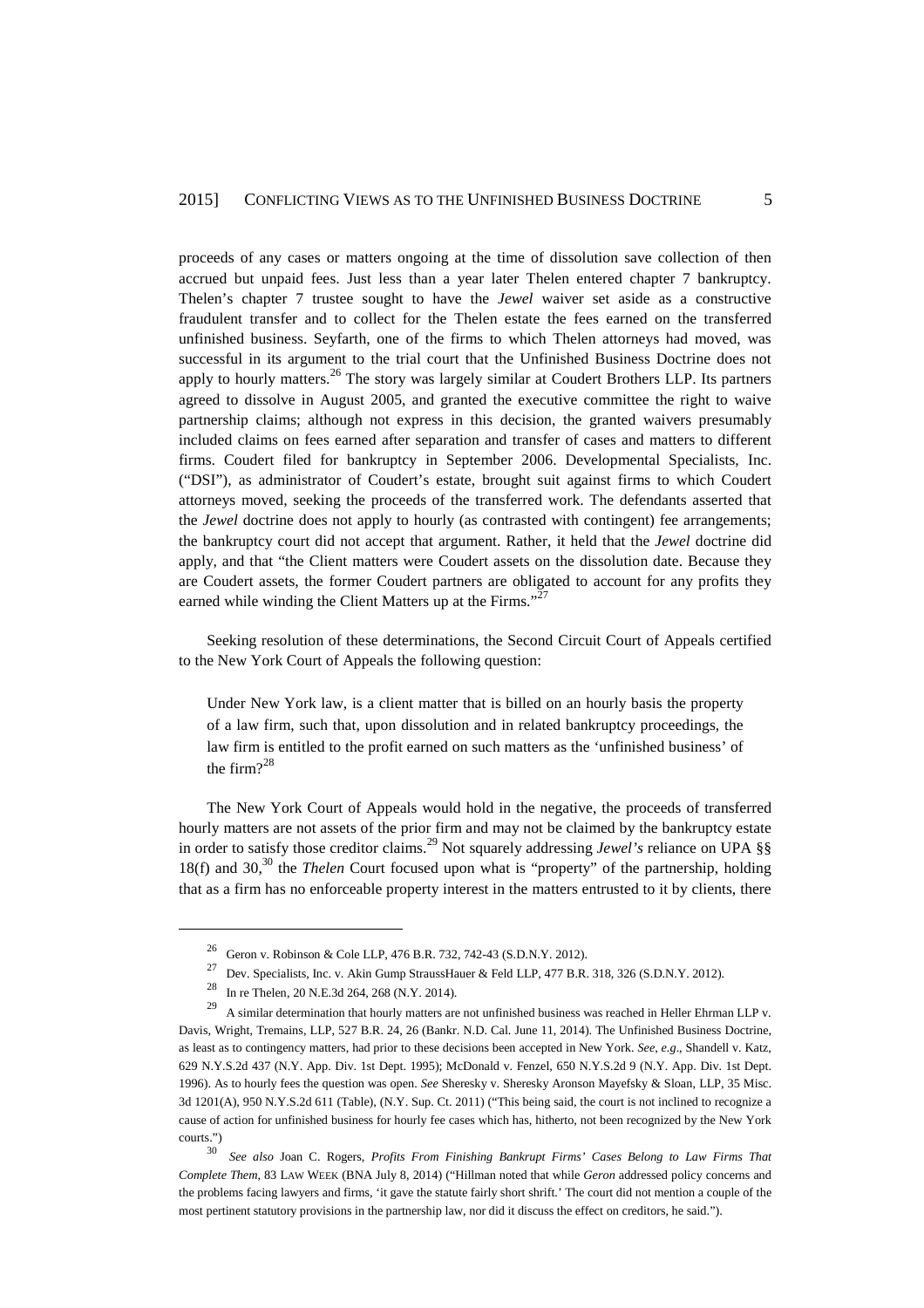#### 6 TEXAS JOURNAL OF BUSINESS LAW [VOL. 46:2

is no property right against which the firm may make a claim after dissolution.<sup>31</sup> Furthermore, the court held that the Unfinished Business Doctrine, as applied in *Jewel*, "would have numerous perverse effects," including that, "[b]y allowing former partners of a dissolved firm to profit from work they do not perform, all at the expense of a former partner and his new firm, the trustees' approach creates an 'uniust windfall'  $\ldots$   $\cdot$   $\cdot$  Expanding on this point, the court also wrote, "[A]ttorneys would simply find it difficult to secure a position in a new law firm because any profits from their work for existing clients would be due their old law firms, not their new employers."<sup>33</sup> Ultimately, the *Thelen* decision rests upon the impact of a *Jewel*  doctrine obligation among partners upon the perceived ability of clients to retain counsel of their choosing.<sup>34</sup>

#### **ARE** *THELEN* **AND** *COUDERT BROTHERS* **ANOMALIES?**

Going against *Thelen* is a recent decision of the Colorado Supreme Court in which it upheld the *Jewel* rule in the context of a law firm organized as a Colorado LLC*.* <sup>35</sup> LaFond & Sweeney LLC was organized in 1995 and dissolved in 2008; at the time of its dissolution several cases, most notably the Maxwell False Claims Act action undertaken on a contingency basis, were pending. The Maxwell case went with LaFond to his new firm. Sweeney and LaFond were unable to come to agreement as to the division of any ultimate settlement in the Maxwell case. The trial court issued a quantum meruit judgment in favor of the L&S firm in the amount of up to \$597,179.88 to then be divided equally between LaFond and Sweeney. Shortly after this decision was rendered Maxwell's qui tam action generated a judgment of some \$23 million with additional attorney fees of \$2.2 million; the case ultimately settled for some \$26 million and \$2.6 million in attorney fees (with the contingency fee still in place; that percentage is not recited in the decision). Maxwell appealed, and the Colorado Court of Appeals held that the quantum meruit analysis of the trial court was improper, and that all proceeds of the contingency fee arrangement were firm property to be divided in accordance with LaFond and Sweeney's agreed sharing ratios of 50% each. This determination was affirmed by the Colorado Supreme Court.

<sup>31</sup> *In re Thelen*, 20 N.E.3d at 270-71 ("In short, no law firm has a property interest in future hourly legal fees because they are 'too contingent in nature and speculative to create a present or future property interest', given the client's unfettered right to hire and fire counsel.") (quoting Verizon New England, Inc. v. Transcom Enhanced Servs., Inc., 21 NY3d 66, 72 (N.Y. 2013)).

In re Thelen, 20 N.E.3d at 273. As is discussed below, at least in those states that have adopted RUPA, a partner working to complete the prior firm's business is entitled to reasonable compensation for doing so. *See infra* notes 48 through 53 and accompanying text. In those jurisdictions, this aspect of the *Thelen* court's reasoning is inapplicable.

<sup>33</sup> *Id*. .

<sup>34</sup> *See also* 1 GEOFFREY C. HAZARD, JR., W. WILLIAM HODES, & PETER R. JARVIS, THE LAW OF LAWYERING (4th ed.) § 5.21 at 5-85:

<sup>[</sup>I]f a lawyer moved to a new firm but had to spend a significant amount of time finishing up old firm work, the new firm would be placed in the untenable position of paying for the lawyer's portion of overhead, without being able to realize a return on it. This would make the new firm less willing to welcome the new lawyer into its ranks, and that would have the cascading effect of making it more difficult for clients of the old firm to assure that their legal business was being attended to by counsel knowledgeable about their affairs.

<sup>35</sup> LaFond v. Sweeney, 343 P.3d 939, 951 (Colo. 2015).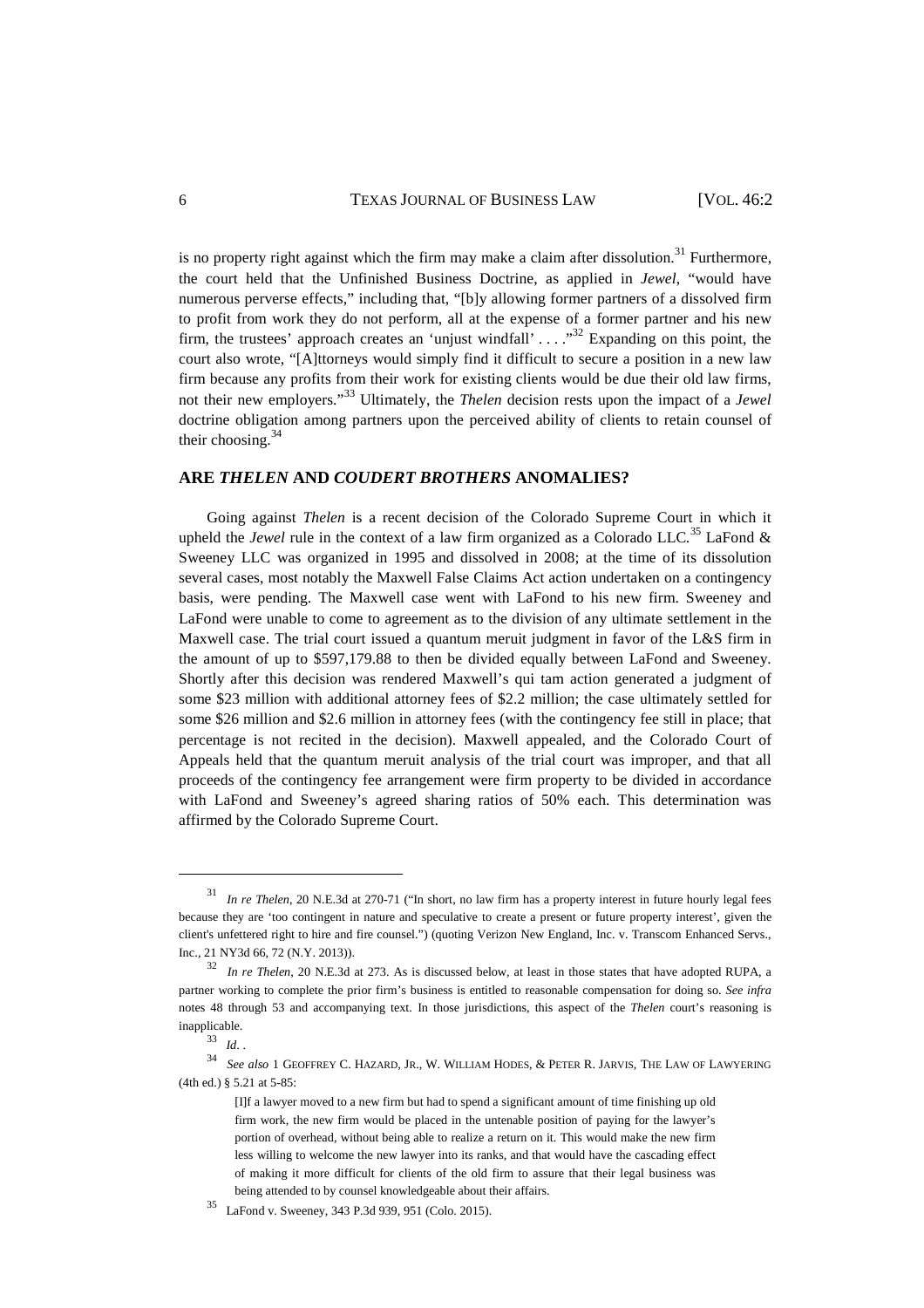The Colorado LLC Act requires each member to "hold as trustee for it any property, profit or benefit derived . . . in the winding up" of the LLC's business.<sup>36</sup> Unlike Colorado's current partnership act, an adoption with modification of the Revised Uniform Partnership Act which affords a partner the right to compensation for services rendered in completing business pending at the time of the partnership's dissolution, the Colorado LLC Act is silent as to such a right of compensation.<sup>37</sup>

Substantively, the court first determined that a contingency fee case is firm property:

That a pending contingency fee case is business of a dissolved LLC follows from the fiduciary nature of the attorney-client relationship. With respect to law firms, absent a special agreement, the client employs the firm and not a particular lawyer. During the dissolution of a law firm, attorneys continue to owe clients ethical and legal duties such as ensuring that the client's matter is handled properly.<sup>38</sup>

Tellingly, and here significantly departing from the *Thelen* decision, the Colorado Supreme Court found that, notwithstanding Maxwell's decision that LaFond should handle the matter after the dissolution:

Maxwell's choice in this regard did not alter the contingent fee agreement that was in existence at the time of L&S's dissolution; nor did it alter the rights and duties LaFond and Sweeney owed to each other under their business arrangement. The contingent fee agreement remained in place, and LaFond had a duty to carry forward the representation undertaken by the LLC. Accordingly, the *Maxwell* case constituted business of the LLC for the purposes of determining the rights and duties of LaFond and Sweeney toward each another.<sup>39</sup>

In response to LaFond's argument that this application of the Unfinished Business Doctrine interferes with the client's right to counsel, in that "an attorney would be unwilling to represent the client unless the attorney is entitled to additional compensation for his work,"<sup>40</sup> the Colorado Supreme Court wrote the following:

We are unaware of any authority for the proposition that fiduciary duties attorneys owe to their firms may be eschewed under the circumstances of a case like the one before us. The division of the contingent fee between LaFond and Sweeney does not affect the amount of money Maxwell had to pay upon successful resolution of his case. Hypothetical harm, as opposed to actual harm to the client's ability to choose counsel in the case, is not a pertinent consideration when determining the rights and

<sup>36</sup> COLO. REV. STAT. § 7-80-404(1)(a) (West 2015). *Accord* REV. UNIF. P'SHIP ACT § 404(b)(1), 6 (pt. I) U.L.A. 143 (2001); UNIF. P'SHIP ACT § 21, 6 (pt. II) U.L.A. 194 (2001).

<sup>37</sup> *See* COLO. REV. STAT. § 7-64-401(8) (West 2015); REV. UNIF. P'SHIP ACT § 401(h), 6 (pt. II) U.L.A. 133 (2001).

<sup>38</sup> *LaFond*, 343 P.3d at 945.

LaFond, 343 P.3d at 946 (footnote omitted).

<sup>40</sup> *LaFond*, 343 P.3d at 947.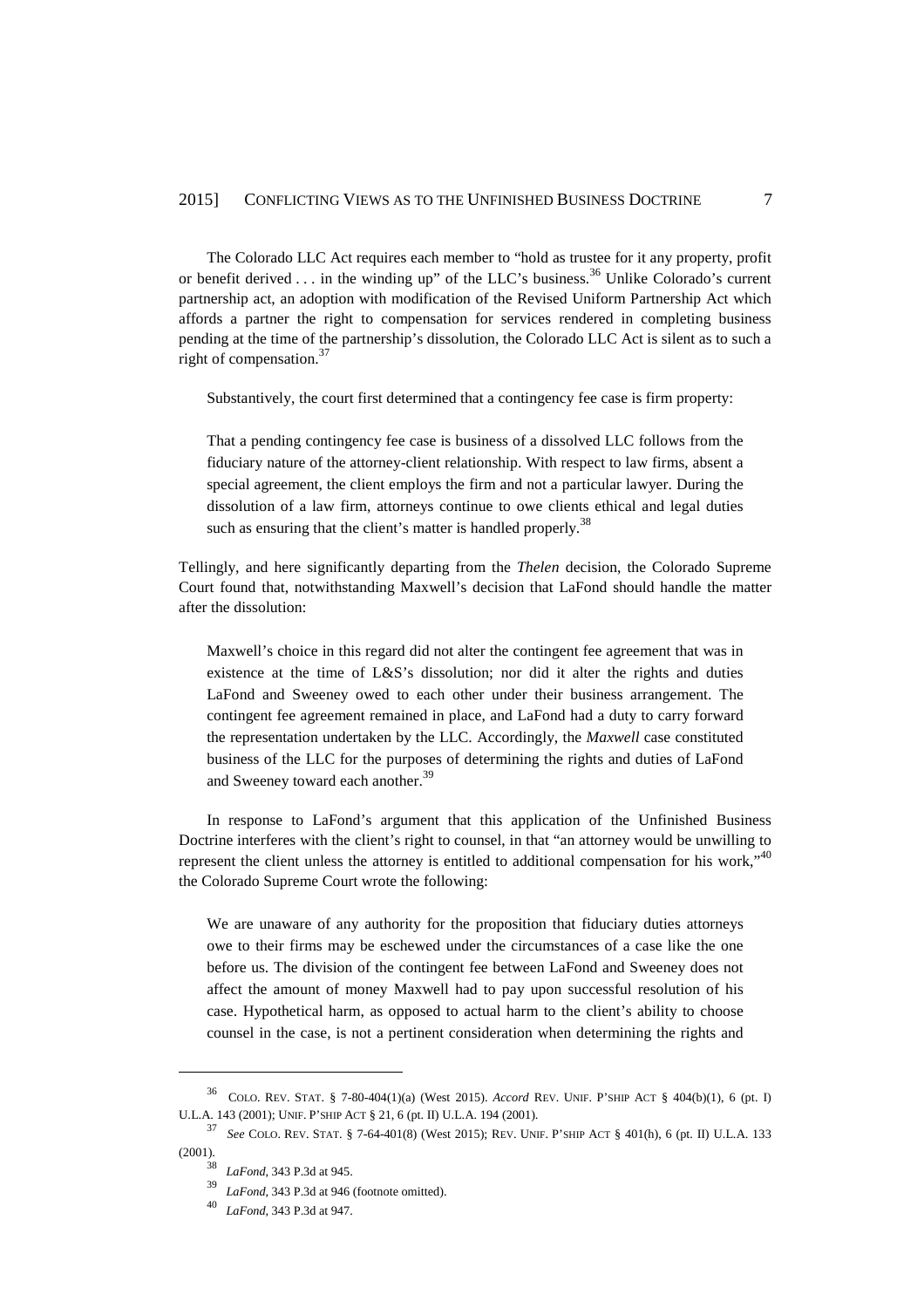obligations of attorneys to their firms. *See Jewel*, 203 Cal. Rptr. at 17 ("[T]he right of a client to the attorney of one's choice and the rights and duties as between partners with respect to income from unfinished business are distinct and do not offend one another." $)$ ,  $^{41}$ 

Clearly *In re Thelen* and *LaFond* cannot be reconciled.<sup>42</sup> While at first blush it might be said that one is a case about hourly fee arrangements and the other contingency fees, that differentiation does not stand up to scrutiny. The determination made in *Thelen* as to what is firm property is applicable to both types of engagements. Likewise, the *LaFond* determination as to what constitutes ongoing business at the time of dissolution is equally applicable to contingent and hourly arrangements.

#### **IN FAVOR OF** *JEWEL* **AND THE UNFINISHED BUSINESS DOCTRINE**

Setting aside for now those firms that utilize a *Jewel* waiver, a topic further discussed below, clearly there is now a split as to the proper default rule. In California, New York, and Colorado it is clear as to what is the default rule. Obviously the question remains open in the vast majority of jurisdictions in this country and as well in different organizational forms how might *LaFond* be decided under Colorado's enactment of RUPA, and how might *Jewel* be decided under California's new LLC Act? While available space does not permit a complete explication of the question, in our view the *LaFond* decision, it continuing the rule of *Jewel*, is the better policy.

An important function of the Unfinished Business Doctrine is to police otherwise opportunistic behavior by partners. If a partner cannot expect to make more off a file by working the case in the current firm than she would were she to dissolve the firm and leave with the file, the incentive to depart is eliminated. Consider firm ABC. During the partnership's term, B originates a particularly lucrative contingent fee case. B is aware that if the case is resolved while she is part of ABC that she will realize 30% of the net recovery; A and C will equally split the balance of 70% of the recovery. Absent the Unfinished Business Doctrine, B has a significant incentive to dissolve ABC by withdrawing therefrom and (with client consent) taking this case with her, all with an eye to keeping for herself 100% of the ultimate recovery offset only by ABC's claim in quantum meruit. $43$  Likewise, absent the

<sup>41</sup> *Id. Accord* Ellerby v. Spiezer, 485 N.E.2d 413, 416 (Ill. App. Ct. 1985) ("This right of the client is distinct from and does not conflict with the rights and duties of the partners between themselves either respect to profits from unfinished partnership business because since, once the fee is paid to an attorney, it is if no concern to the client how the fee is distributed among the attorney and his partners.").

<sup>42</sup> With due respect, the statement by Anthony Davis to the effect that the *Thelen* and *Heller Ehrman* decisions "represent the death of the unfinished business doctrine," overstated the situation unless his intention was to address only the law within New York. *See* Joan C. Rogers, *Profits From Finishing Bankrupt Firms' Cases Belong to Law Firms That Complete Them*, 83 LAW WEEK (BNA July 8, 2014).

<sup>43</sup> *See*, *e.g*., Fracasse v. Brent, 494 P.2d 9, 13 (Cal. 1972); Barker v. Shapero, 203 S.W.3d 697, 699 (Ky. 2006). *See also* ROBERT L. ROSSI, 1 ATTORNEYS' FEES § 3:12 (3d ed. 2014) ("It is now fair to say that the overwhelming majority of jurisdictions hold that an attorney employed on a contingent fee contract who is discharged without fault on his part before the happening of the contingency is not entitled to recover on the contract, but may recover merely on a quantum meruit basis the reasonable value of the services rendered."); George L. Blum, *Limitation to quantum meruit recovery, where attorney employed under contingent-fee contract is discharged without cause*, 56 A.L.R. 5th 1, \*3a (1998) (listing twenty-eight states and the District of Columbia as supporting the proposition "that an attorney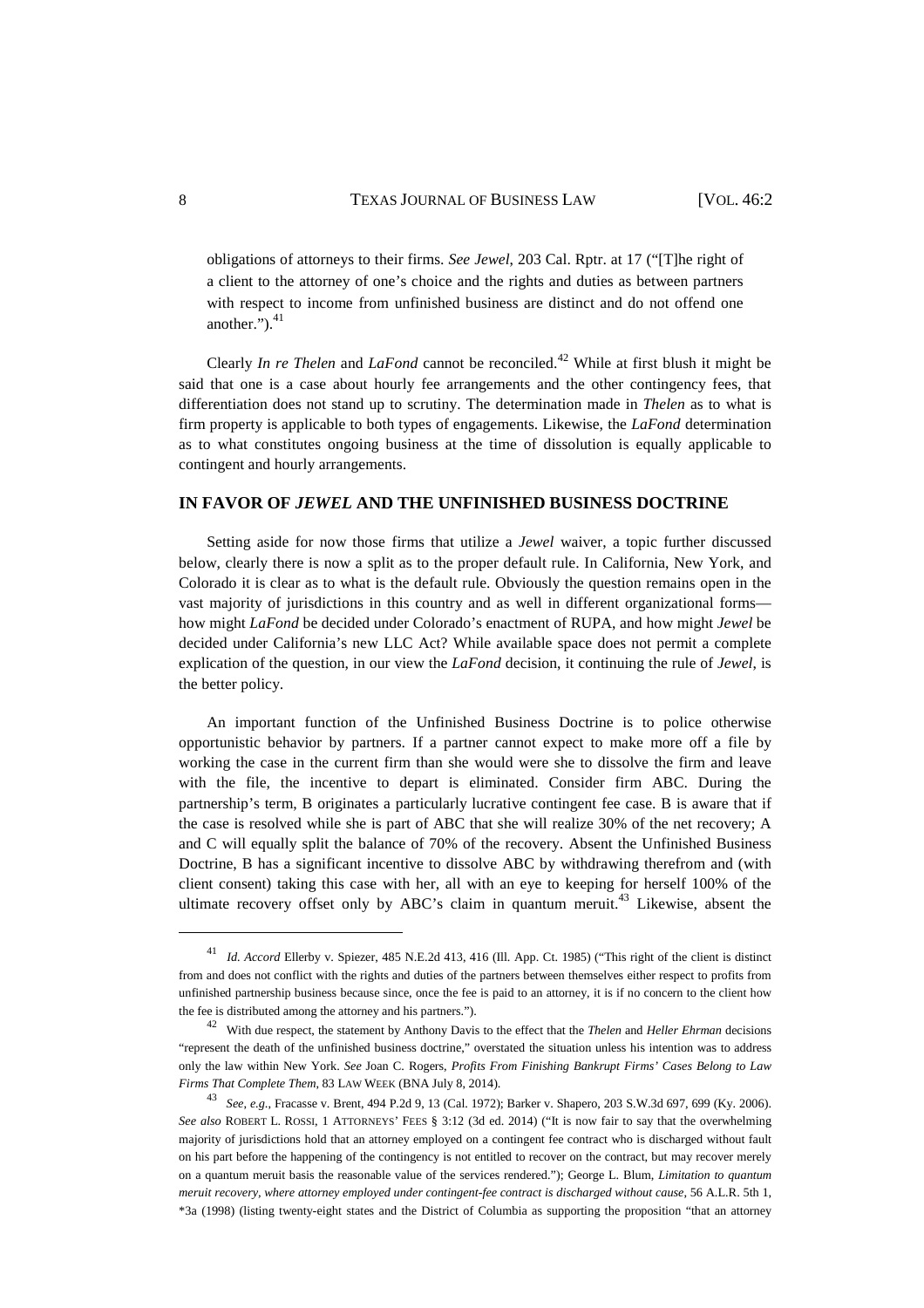Unfinished Business Doctrine, presuming they are unwilling to accept only a quantum meruit recovery, A and C will have a claim for abusive termination by B of ABC. One benefit of the *Jewel* rule is that it preserves the agreement of the parties and avoids separate challenges based in bad-faith and breach of fiduciary duty. $44$ 

Another benefit of the Unfinished Business Doctrine is that it is consistent with default partnership law. Partners are free to negotiate a different rule. The fact that partners may not want to "jinx" the deal by focusing upon dissolution when forming the partnership is of no import.<sup>45</sup> At a time when the partners are negotiating any number of items, some of which, such as sharing ratios, are zero sum, they should either negotiate matters involving the dissolution of the venture or accept the consequences of the law's default rules.<sup>46</sup> Absent such private ordering, the *Jewel* Doctrine carries forward for all partners what was the agreement under which they have performed during the partnership's pendency. Not only is the partners' inter-se agreement preserved, but time-consuming disputes as to the treatment of income from individual matters are avoided.<sup>47</sup>

employed on a contingent-fee contract who was discharged without fault on his or her part is not entitled to recover the full compensation on the contract, but is limited to a quantum meruit recovery."). *But see id.* at \*4 (listing jurisdictions whose laws support the proposition that "an attorney employed on a contingent-fee contract who was discharged without fault on his or her part is not limited to a quantum meruit recovery but is entitled to recover the full compensation stipulated in the contract, on the theory of either constructive performance or breach of contract"); Howell v. Kelly, 534 S.W.2d 737, 739 (Tex. Civ. App.—Houston [1st Dist.] 1976, no writ) ("[A]n attorney under a contingent fee contract is permitted to recover on the contract in Texas"). *See also* Adam Shajnfeld, *A Critical Survey of the Law, Ethics, and Ecomonics of Attorney Contingent Fee Arrangements*, 54 N.Y.L. SCH.. L. REV. 773 (2009/2010) (reviewing distinctions between the laws of the various jurisdictions that restrict attorney contingency recovery to quantum meruit in circumstances of discharge other than for cause).

<sup>44</sup> *See*, *e.g.*, Page v. Page, 359 P.2d 41 (Cal. 1961); Leff v. Gunter, 658 P.2d 740 (Cal. 1983); Rosenfeld, Meyer & Susman v. Cohen, 146 Cal.App.3d 200 (Cal. Ct. App. 1983), *disapproved of by* Applied Equip. Corp. v. Litton Saudi Arabia Ltd., 869 P.2d 454 (Cal. 1994) (holding partners' withdrawal from partnership in order to lure a major partnership client to their newly formed firm was in bad faith). Additional scrutiny of these problems is set forth in J. Hart, *Termination of the Fiduciary Duty of Business Associates Not To Compete for the Firm's Customers and Suppliers*, 14 DUKE L.J. 16 (1954); Thomas E. Rutledge, *Care and Loyalty After the Dissociation From or Dissolution of an Unincorporated Entity*, in RESEARCH HANDBOOK ON PARTNERSHIPS, LLCS AND ALTERNATIVE FORMS OF BUSINESS ORGANIZATIONS (Robert W. Hillman & Mark J. Loewenstein eds., 2015).

<sup>45</sup> *See also* Mark H. Epstein & Brandon Wisoff, *Winding Up Dissolved Law Partnerships: The No-Compensation Rule and Client Choice*, 73 CALIF. L. REV. 1597, 1614 (1985) ("Of course, the partners can agree by contract to provide for compensation in the event winding-up burdens fall inequitably. Nevertheless, because partnerships are likely to be forged in an atmosphere of optimism and mutual respect, partners may suppress notions of dissolution and conflict. Should the various partners consider the potential problems involved in dissolving, they may choose not to raise the issue for fear of disrupting the harmony of the moment.").

<sup>46</sup> *See also* Thomas E. Rutledge, *Shareholders Are Not Fiduciaries—A Positive and Normative Analysis of Kentucky Law*, 51 LOUISVILLE L. REV. 535, 559–60 (2012–13).

<sup>47</sup> *See also* Mark I. Weinstein, *The Revised Uniform Partnership Act: An Analysis of Its Impact on the Relationship of Law Firm Dissolution, Contingent Fee Cases and the No Compensation Rule*, 33 DUQ. L. REV. 857, 867 (1995) ("A significant advantage of the No Compensation Rule is its practicality due to its mechanical application. In implementing the rule, courts need not examine the dissolution process on an ad hoc basis to determine the fee proportion owed to each partner. The automatic application of the No Compensation Rule by courts also encourages private dispute resolution. Abandoning the rule in favor of quantum meruit compensation would force courts to examine, weigh, and formulate various factors to determine the amount of compensation owed to former partners. Courts would have to determine what percentage of the fee was accrued before and after dissolution, the expected value of the case, and how much time the partner actually spent working on the case.") (footnote omitted).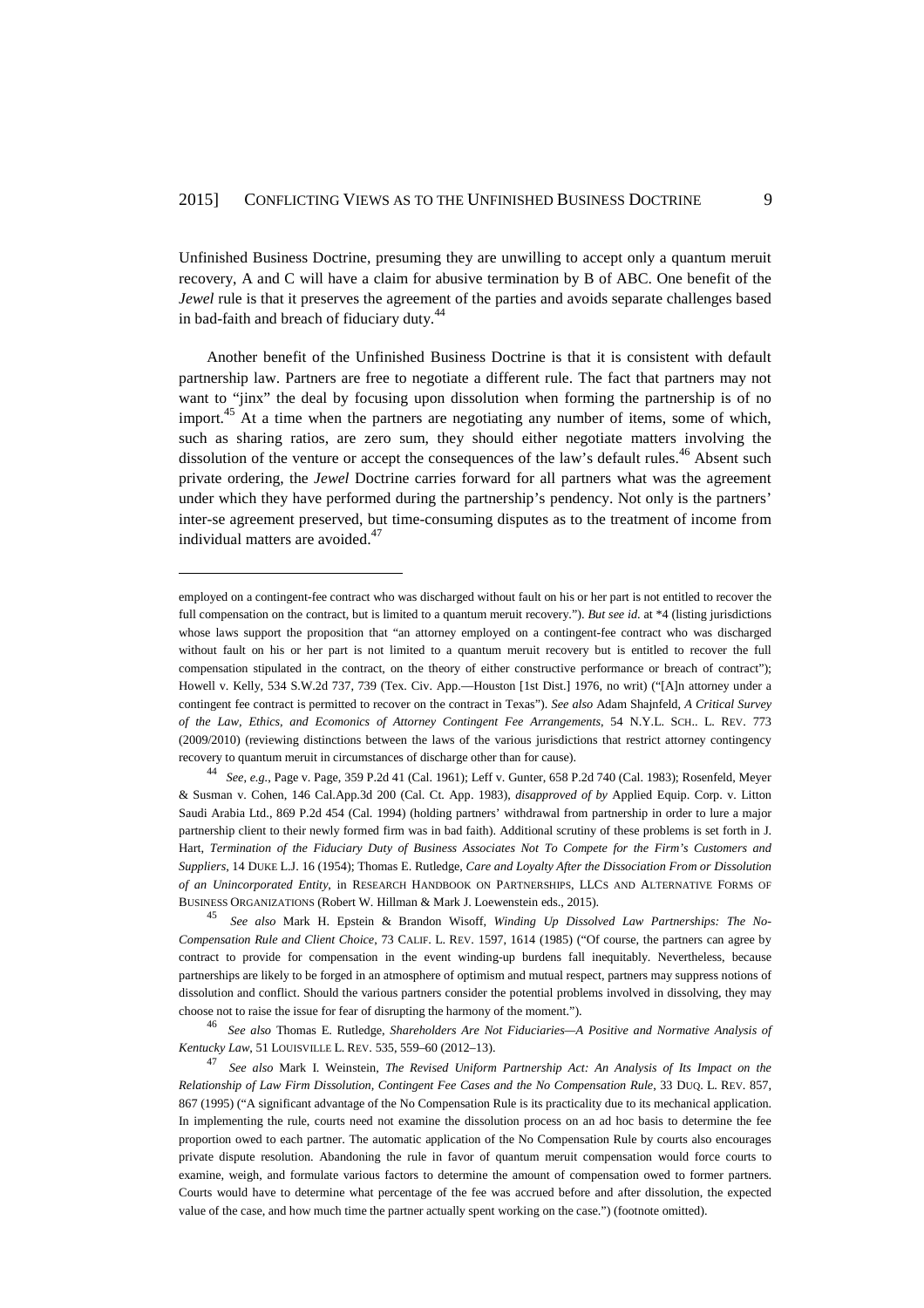#### 10 TEXAS JOURNAL OF BUSINESS LAW [VOL. 46:2

An important change in the underlying law has been the abandonment of the no compensation rule of UPA § 18(f) and the adoption of a reasonable compensation rule as set forth in RUPA § 401(h).<sup>48</sup> At first blush this differential between the partnership acts could indicate that partnerships governed by the new  $law<sup>49</sup>$  should not be subject to the rule of *Jewel v. Boxer*. Almost certainty this overstates the case. In a partnership governed by RUPA § 401(h), a partner completing partnership business is entitled to "reasonable compensation" for completing partnership business as part of its winding up. Seldom if ever will "reasonable compensation" equal all proceeds of that engagement.

While there is to date a dearth of case law on the interpretation of RUPA § 401(h), one paradigm would be to consider the claim as in the nature of a quantum meruit action by the partner against the firm.<sup>50</sup> Once the value of the services rendered in completing the partnership business has been thereby determined, the net proceeds would be firm assets divided among all of the partners in accordance with the sharing ratios set forth in the partnership agreement.<sup>51</sup> In addition, the "reasonable compensation" provided for in RUPA  $\&$ 401(h) provides for disparate treatment among the partners who oversee and conclude the firm's unfinished business. Partners who undertake the more onerous tasks will be compensated for doing so while those who complete the less strenuous tasks will receive proportionally less compensation for the services rendered on the partnership's behalf.<sup>52</sup> In consequence, RUPA's adoption of a compensation rule, in opposition to UPA's no compensation rule, only adds another step in the process but does not otherwise alter the Unfinished Business Doctrine, even as it militates a perceived negative consequence of the prior law.<sup>53</sup>

<sup>48</sup> *See* REV. UNIF. P'SHIP ACT § 401(h), 6 (pt. I) U.L.A. 133 (2001) ("A partner is not entitled to remuneration for services performed for the partnership, except for reasonable compensation for services rendered in winding up the business of the partnership"). *Compare* UNIF. P'SHIP ACT § 18(f) (1914), 6 (pt. II) U.L.A. 101 (2001) ("No partner is entitled to remuneration for acting in the partnership business, except that a surviving partner is entitled to reasonable compensation for his services in winding up the partnership affairs.").

<sup>49</sup> RUPA has been adopted in thirty-six states, the District of Columbia and the Virgin Islands. *See* REV. UNIF. P'SHIP ACT, 6 (pt. I) U.L.A. (Supp. 2014) 1.

<sup>50</sup> The comments to RUPA provide no guidance as to how this "reasonable compensation" is to be determined. *See also* Weinstein, *supra* note 47, at 859 ("[T]he drafters did not provide or articulate a standard, formula, or methodology to be utilized by courts faced with this issue of requested compensation.").

<sup>51</sup> *See also id*. at 879–84 (setting forth a paradigm for determining adequate compensation under RUPA § 401(h)).

<sup>52</sup> *See also id*. at 875 ("The phenomenon of "lock out" can be avoided by the RUPA Section 401(h). The financial disincentive of completing a particular client's contingent fee case which requires a disproportionate amount of time and effort, is eliminated by awarding compensation to an attorney who has excessive winding up burdens.").

<sup>53</sup> *See also* Joan C. Rogers, *Profits From Finishing Bankrupt Firms' Cases Belong to Law Firms That Complete Them*, Bloomberg BNA (July 16, 2014), http://www.bna.com/profits-finishing-bankrupt-n17179892367/ ("Under RUPA, he explained, partners are entitled to reasonable compensation for winding up a dissolved firm's business; accordingly, former partners of a dissolved firm and their new firms would not be deprived of all recompense for their work if the unfinished business doctrine were applied. Because RUPA furnishes a way out from the dilemma that lawyers and firms face in UPA states by allowing firms to finish business but be compensated, courts applying RUPA may be more likely to accept the unfinished business doctrine for hourly fee matters that former partners of dissolved firms take to other firms, Hillman said.").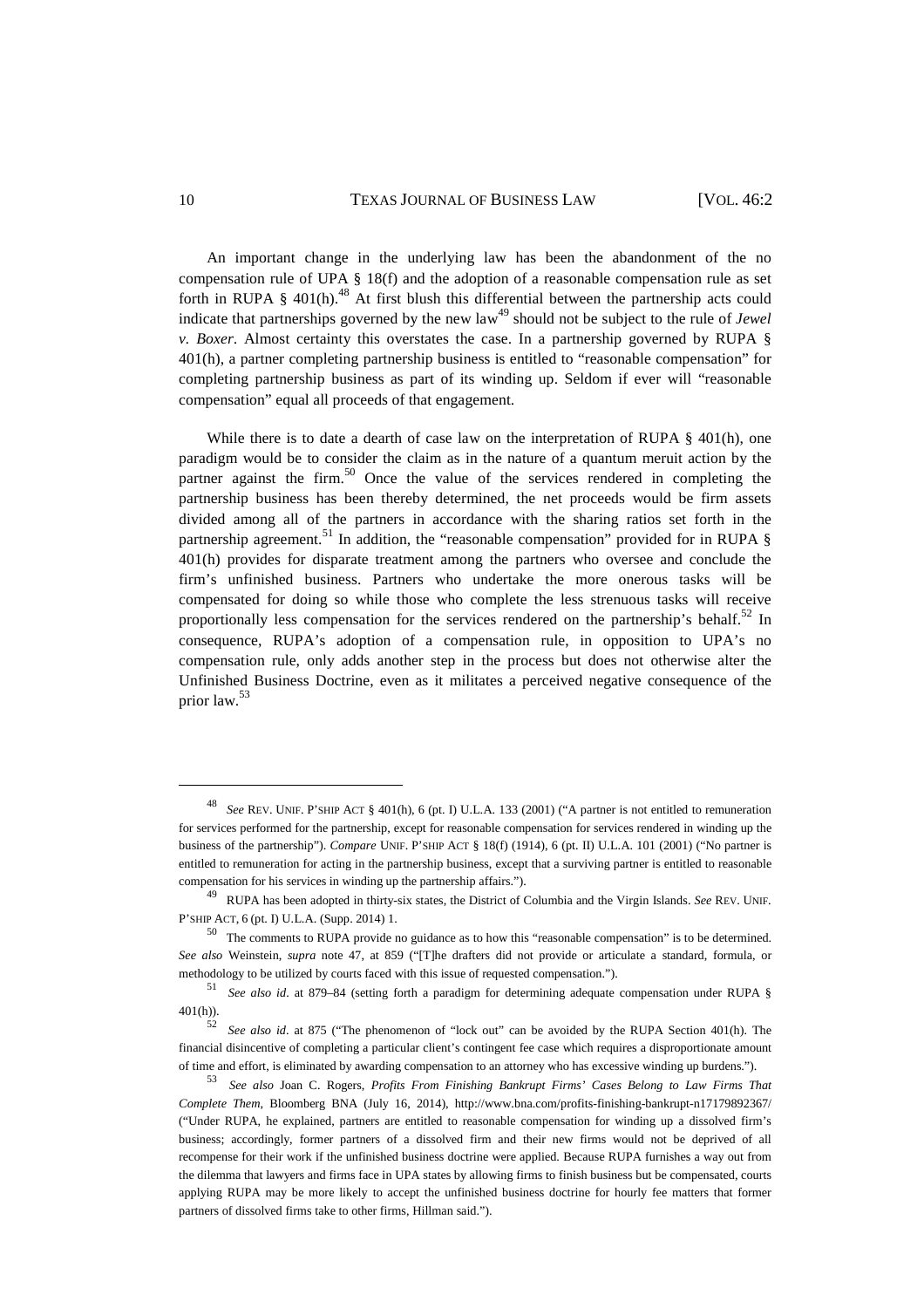#### **PROTECTION OF GENERAL CREDITORS**

While the objective of the Unfinished Business Doctrine is to recover to the partnership the fruits of those projects in process at the time of dissolution with the objective of sharing the net proceeds among the partners in accordance with their agreed sharing ratios, it must be recognized that the rule first protects the rights of partnership creditors.<sup>54</sup> As exemplified by the Thelen and Coudert Brothers bankruptcy cases, third-party creditors of the firms remain unpaid; consequent to elections by the firms to be limited liability partnerships the personal assets of the partners are not available to satisfy those creditors.<sup>55</sup> If firm assets do not include unfinished business, then the creditors are restricted to collections on accounts receivable outstanding as of the firm's dissolution/bankruptcy. It will be common for those assets to be insufficient to satisfy those creditor claims.<sup>56</sup> While the shifting of risk to unsecured creditors is the accepted and intended effect of affording business owners limited liability, $57$  firms advertise their credit worthiness based on factors including their history of exploiting client relationships and the income being currently derived from them.<sup>58</sup> Creditors may legitimately assert that they extended credit against the firm's recognition of that income. One may question whether New York's rejection of the Unfinished Business Doctrine works an unjust hardship upon the creditors of those firms. Will lenders now insist upon a loan covenant precluding the inclusion in the partnership agreement of a *Jewel* waiver and require the partnership agreement to define as partnership property the proceeds realized upon all engagements existing at the time the firm dissolves?

#### **PROTECTION OF RETIRED PARTNERS**

 $\overline{a}$ 

As a subset of creditors as discussed above, there are retired partners who have claims on

<sup>54</sup> *See*, *e.g*., Richmond, *Migratory Law Partners*, *supra* note 9, at 362 ("But dissolved law firms have creditors, and firms that either voluntarily or involuntarily enter bankruptcy following dissolution create estates administered by bankruptcy trustees who are charged with maximizing the value of the estate."). *See also* UNIF. P'SHIP ACT § 38, 6 (pt. II) U.L.A. 487 (2001); N.Y. P'SHIP ACT § 69. *Accord* TEX. BUS. ORG. CODE § 152.706(a); KY. REV. STAT. ANN. § 362.1-807(1); REV. UNIF. P'SHIP ACT § 807(a), 6 (pt. I) U.L.A. 206 (2001); *id.* cmt. 2 ("Subsection (a) continues the rule of UPA Section 38(d) that, in winding up the business, the partnership assets must first be applied to discharge partnership liabilities to creditors.")

<sup>55</sup> *See*, *e.g*., N.Y. P'SHIP ACT § 121-1500; DEL CODE ANN. tit. 6, § 1550; TEX. BUS. ORG. CODE § 152-801(a).

<sup>56</sup> Another source of funds, depending upon state law, will be the recovery of partner distributions made when the firm was insolvent. *See*, *e.g*., DEL. CODE ANN. tit. 6, § 15-309 (2000); KY. REV. STAT. ANN. § 362.1-932 (2013). Neither New York nor Texas has an equivalent provision.

<sup>57</sup> *See*, *e.g*., I. MAURICE WORMSER, DISREGARD OF THE CORPORATE FICTION AND ALLIED CORPORATION PROBLEMS 18 (Baker Voorhis & Co., 1927) ("The policy of our law to-day sanctions incorporation with the consequent immunity from individual liability. It follows that no fraud is committed in incorporating for the precise purpose of avoiding and escaping personal responsibility. Indeed, that is exactly why most people incorporate, and those dealing with corporations know, or at least are presumed to know, the law in this regard."); Stephen M. Bainbridge, *Abolishing LLC Veil Piercing*, 2005 U. ILL. L. REV. 77 (2005) ("It is generally accepted that limited liability creates negative externalities. Limited liability allows equity holders to cause the firm to externalize part of the risk and costs of doing business onto other constituencies of the firm and, perhaps, even onto society at large.").

<sup>58</sup> *See*, *e.g*., Private Placement Memorandum from Dewey & Leboeuf LLP 18 (Martin 2010), http://chapter11cases.com/2012/05/10/read-the-private-placement-memorandum-for-dewey-leboeufs-125-millionsenior-secured-notes/ ("Client relationships historically have tended to be long-term due to the in depth client knowledge Dewey maintains to provide exceptional service. The level of trust and familiarity fostered by the longstanding relationships with Dewey's clients help minimize the risk of losing clients to competitors.")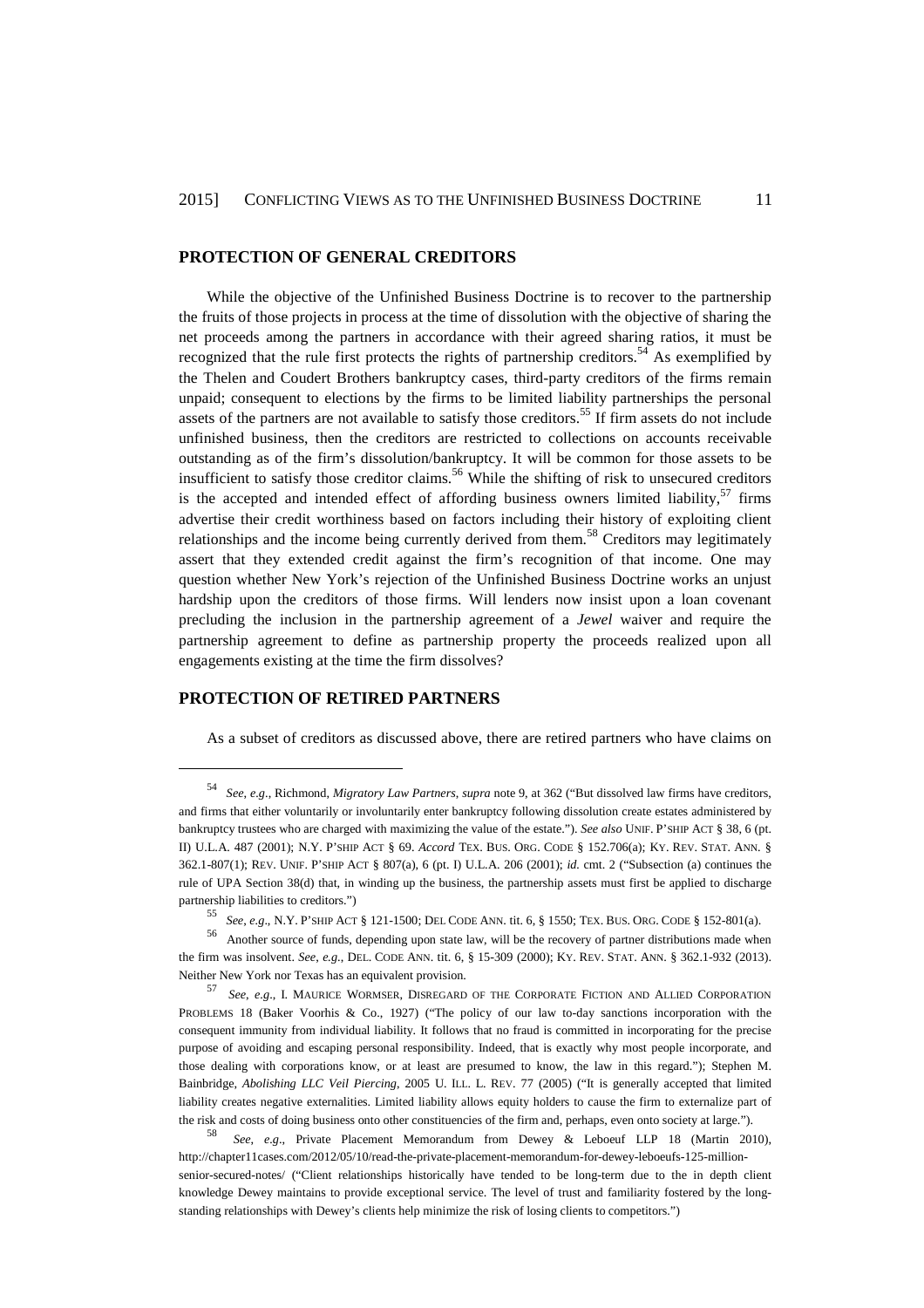firm assets by reason of non-ERISA benefit plans which provide, *inter alia*, for certain payments post-retirement, typically but not necessarily based upon some function of the retired partner's income in the years preceding retirement. Absent the Unfinished Business Doctrine these obligations are, being charitable, at risk.

By way of example, in March 2015 the Lincoln, Nebraska firm of Harding Shultz announced it was dissolving.<sup>59</sup> According to a press report, the dissolution of the firm was precipitated by two partner's retirements, which triggered certain payment obligations. $60$ Reading between the lines, other attorneys had no interest in working to fund those obligations and left, ultimately precipitating the firm's demise.<sup>61</sup>

Moving from the particulars of the Harding Shultz firm, partners who anticipate often significant payments upon retirement may find those commitments to be illusory if the Unfinished Business Doctrine is not applied. Assuming the firm has elected a limited liability structure,  $62$  the firm's assets will be those on hand as of dissolution plus the accounts receivable that are ultimately collected. Even assuming that the obligation to make the retirement payments have a higher priority than other claims, it cannot be expected that those accounts will satisfy the debts undertaken in prior years. Conversely, application of the Unfinished Business Doctrine generates additional funds, through which the firm may discharge those obligations.

#### **THE COST & EFFECT OF A** *JEWEL* **WAIVER**

As is often the rule in business organizations, this question can be avoided by careful drafting of the organic document. Some firms will include a *Jewel* waiver.<sup>63</sup> To include such a provisions is their decision and one which should be taken only after consideration of the impact of that provision on firm unity and possible negative consequences to those attorneys who post-dissolution do not share in the fee generated on a case pending at the time of dissolution. Imagine the firm of ABCD, which dissolves while a significant fee matter (whether it is contingent or not does not matter), is party to a lease on which each of A, B, C and D are personally responsible either by reason of partner status or a personal guarantee. At the time of dissolution the remaining obligation on the lease is \$200,000. A month after dissolution that fee comes in; by happy coincidence it is \$200,000. If the \$200,000 goes to successor firm CD, each of C and D has income with which to discharge their obligations under the lease; neither A nor B is so benefited. Conversely, if the \$200,000 is property of

<sup>59</sup> *See* Richard Piersol, *Harding and Shultz Law Firm is Dissolving*, JOURNALSTAR.COM (Mar. 12, 2015), http://journalstar.com/business/local/harding-shultz-law-firm-is-dissolving/article\_b5f1e841-1d7e-5ac0-bf51- 9285a6147c02.html.

<sup>60</sup> *See* Martha Neil, *Law firm is dissolving after nearly 60 years; senior partner points finger at retirement plan*, ABA JOURNAL.COM (Mar. 13, 2015), http://www.abajournal.com/news/article/law\_firm\_is\_dissolving\_after\_ nearly\_60\_years\_senior\_partner\_points\_finger/?utm\_campaign=weekly\_email&utm\_source=maestro&job\_id=150319 AX&utm\_medium=email.

<sup>61</sup> *See also* Jeff Blumenthal, *Wolf Block work still unfinished*, PHILADELPHIA BUSINESS JOURNAL (Mar. 22, 2010), http://www.bizjournals.com/philadelphia/stories/2010/03/22/story2.html ("But the biggest issue of contention could be retired partners who lost their pension because of Wolf Block's unfunded pension plan. Those retirees must stand in line with other creditors.")

<sup>62</sup> Harding Shultz was organized on a professional corporation. *See also supra* note 24.

<sup>63</sup> *See also* HILLMAN, *supra* note 22, § 4.6.1.1 (discussing *Jewel* waivers).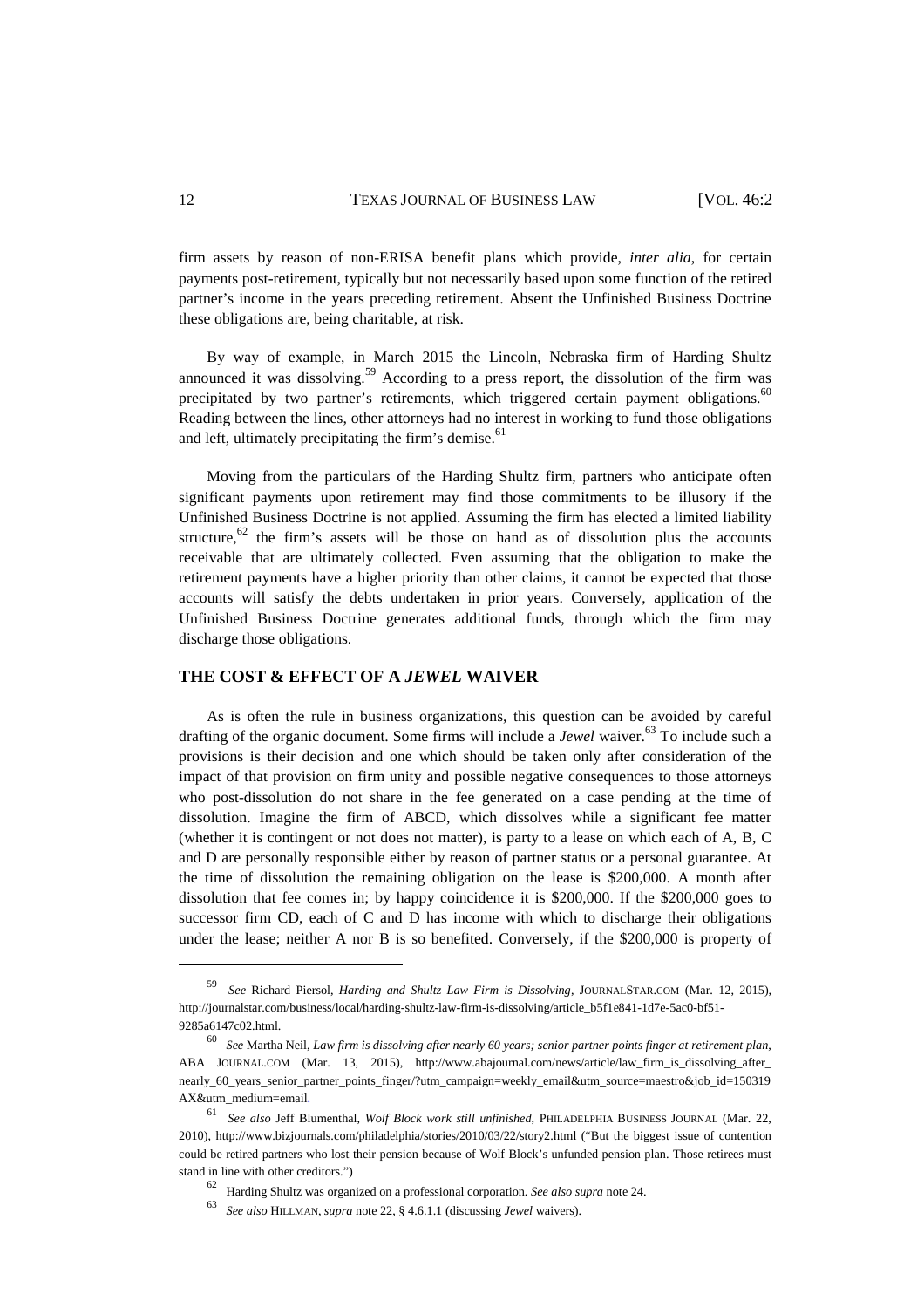ABCD, all of their obligations under the lease can be extinguished.

In effect, a *Jewel* waiver may perversely weaken the bonds which (should) hold a firm together by in effect encouraging each partner to be continuously on the lookout for opportunities to depart and thereby precipitate dissolution, taking engagements which look to be promising when the firm's claim under quantum meruit is low relative to the expected payoff. In light of that eventuality it can be determined that a *Jewel* waiver should be rejected in the organic agreement.

#### *THELEN* **AND** *COUDERT BROTHERS* **GO TOO FAR IN RELYING UPON CLIENT CHOICE**

The crux of the *Thelen* and *Coudert Brothers* decisions is that application of the Unfinished Business Doctrine would limit client choice by restricting the ability of attorneys to move from dissolved firms to new firms. On closer analysis the courts' reasoning is questionable.

In the context of a firm dissolution any number of factors may preclude a client following one or more attorneys to a new firm. There may be a conflict which precludes that engagement from transitioning.<sup>64</sup> The new firm may have a fee structure that the client finds undesirable. The client may have had an adverse relationship with that new firm such that they are not willing to transition their files to that firm. For these and any number of other reasons a client may either elect not to transfer an engagement to an attorney's new firm or be precluded from doing so. Simply put, a lawyer leaving one firm is under no obligation to insure that his or her new firm is acceptable to an existing client.

Second, as to the argument that clients may be, consequent to the Unfinished Business Doctrine, locked out of the counsel they desire, it is only that, an argument.<sup>65</sup> With a majority of jurisdictions having to date followed *Jewel*, it would be expected that the cases and commentary would recite incidents of lock-out. It is at minimum curious that such a calamitous outcome, one sufficient to justify the New York Court of Appeals setting aside the text of the Uniform Partnership Act, cannot be shown to have ever occurred.

Third, the *Thelen* Court's reasoning is that, inter-se, business organization law be damned if it might impact upon an attorney's ability to relocate to a new firm after another's dissolution. In effect there is one body of law governing the inter-se rights of law firm partners and another body of law governing the inter-se rights in non-law partnerships. Except, of course, there is not a separate organizational form for law partnerships versus other partnerships; UPA §§ 18(f) and 30 are the law of New York for all partnerships.

Fourth, the Court's reasoning that the attorney's attention on client matters should not be limited by financial obligations to former partners and the old firm is not by its terms limited to

<sup>64</sup> Model Rules of Prof'l Conduct R. 1.10 (2013) (The degree to which the new firm may "Chinese wall" the lateral attorney so as to avoid tainting the new firm will be dependent upon the workings of the state adoption of ABA Rule 1.10 or a similar rule.).

<sup>65</sup> *See also* Richmond, *Migratory Law Partners*, *supra* note 9, at 418 ("Regarding the lock-out problem, there is similarly no evidence that it exists.")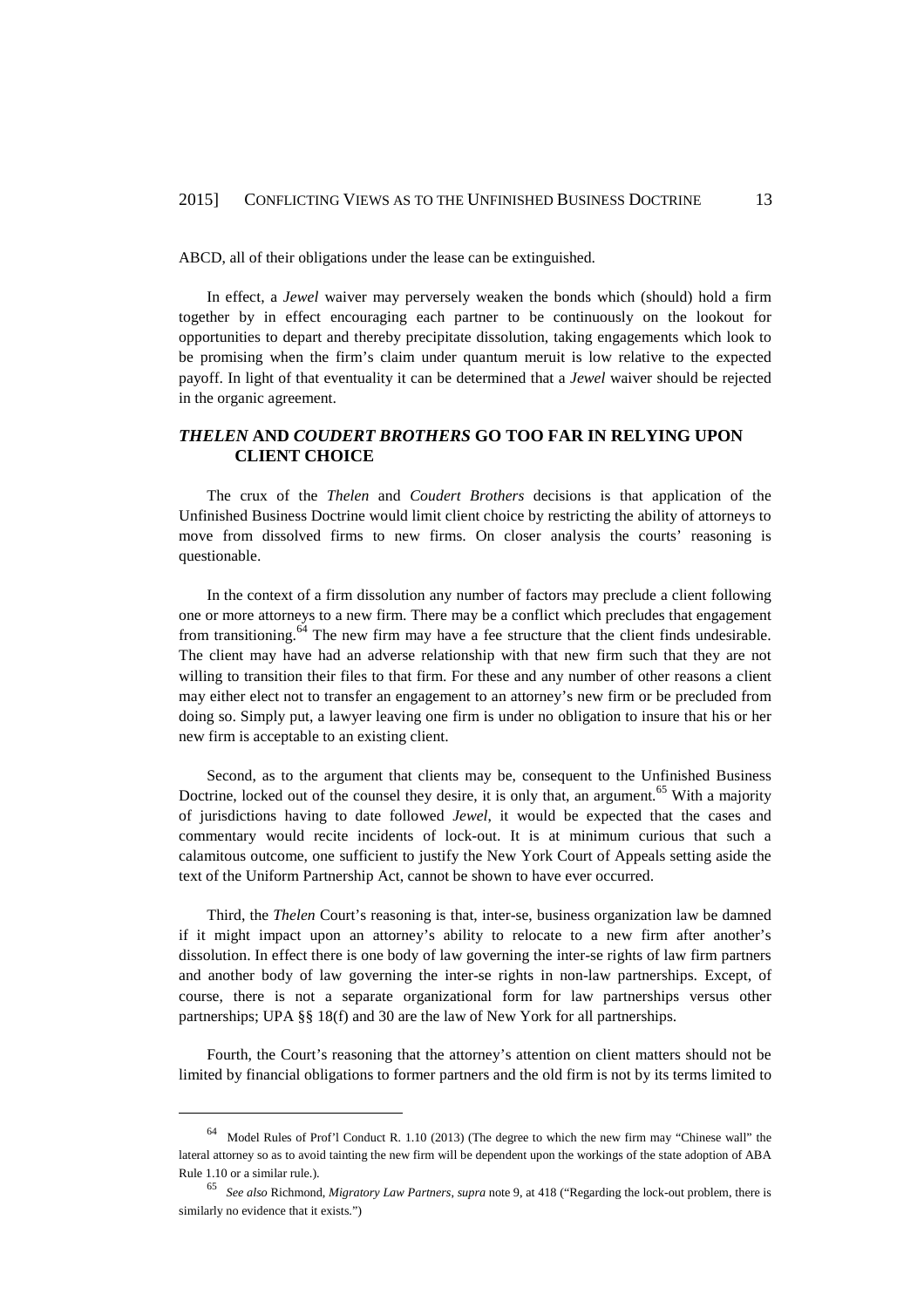14 TEXAS JOURNAL OF BUSINESS LAW [VOL. 46:2

that factual situation. Rather, by placing the interest of the client in a position superior to the partner's inter-se agreement, the client is afforded the right to dictate the partnership's disposition of the fees it pays. To that end, a client desiring that they receive the particular attention of a particular attorney could insist that the sharing ratio on those fees be altered in that attorney's favor. While it cannot be suggested that this is what the *Thelen* Court intended, this outcome is the logical application of its weighting of interests between the firm and the client.

Last, the question of a property interest in the file is a red herring.<sup>66</sup> While neither the firm nor an attorney thereat may not have an enforceable property interest in the client's file, the firm does have an enforceable property interest in the proceeds of the attorney's work with respect thereto. The *Thelan* Court failed to recognize (or grant any credence to) this distinction. Rather it conflated the absence of an enforceable possessory interest in the file with the lack of a possessory interest in the attorney fees generated therefrom.<sup>67</sup> In joining a firm and undertaking work on a particular file, an attorney commits that those proceeds in the form of attorney fees will be remitted to the firm and shared amongst its partners in accordance with the partnership agreement and, where the partnership agreement is silent, the underlying partnership law.<sup>68</sup>

#### **CONCLUSION**

New York is the home of *Meinhard v. Salmon*<sup>69</sup> and its lofty direction that:

Joint adventurers, like copartners, owe to one another, while the enterprise continues, the duty of the finest loyalty. Many forms of conduct permissible in a workaday world for those acting at arm's length, are forbidden to those bound by fiduciary ties. A trustee is held to something stricter than the morals of the marketplace. Not honesty alone, but the punctilio of an honor the most sensitive, is then the standard of behavior.<sup>70</sup>

*In re Thelen* and *In re Coudert Brothers* constitute an abandonment of this standard, providing in effect that the "punctilio of an honor" does not apply where a third-party to the inter-partner relationship might arguably be impacted thereby. Rather, notwithstanding that the partnership "continues" through dissolution, $<sup>71</sup>$  the New York Court of Appeals has decreed that partners</sup> are free to seek to move existing engagements to new firms and uniquely capture for themselves the benefits of work performed for that client, including work that is but a continuation of work pending at the time of the prior firm's dissolution. While those who

<sup>66</sup> *See* Rogers, *supra* note 30.

<sup>67</sup> *See also* Debra Cassens Weiss, *Two Duane Morris partners resign after malpractice suit alleges their own LLC collected fees*, ABA JOURNAL (March 31, 2015, 8:14 AM). http://www.abajournal.com/news/article/two\_ duane\_morris\_partners\_resign\_after\_malpracticesuit\_alleges\_their\_own\_ll (reporting on alleged scheme whereby attorneys directed client to pay fees not to the firm but to an LLC apparently owned by the two attorneys).

<sup>68</sup> *See also Ellerby v. Spiezer*, 485 N.E.2d at 416, *supra* note 41.

<sup>69</sup> 164 N.Y.S.2d 545 (N.Y. 1928).

<sup>70</sup> *Id*. at 546 (N.Y. 1928).

<sup>71</sup> *See* UNIF. P'SHIP ACT § 30, 6 (pt. II) U.L.A. 354 (2001); N.Y. P'SHIP ACT § 61; TEX. BUS. ORGS. CODE § 152.701(1) (West 2012).